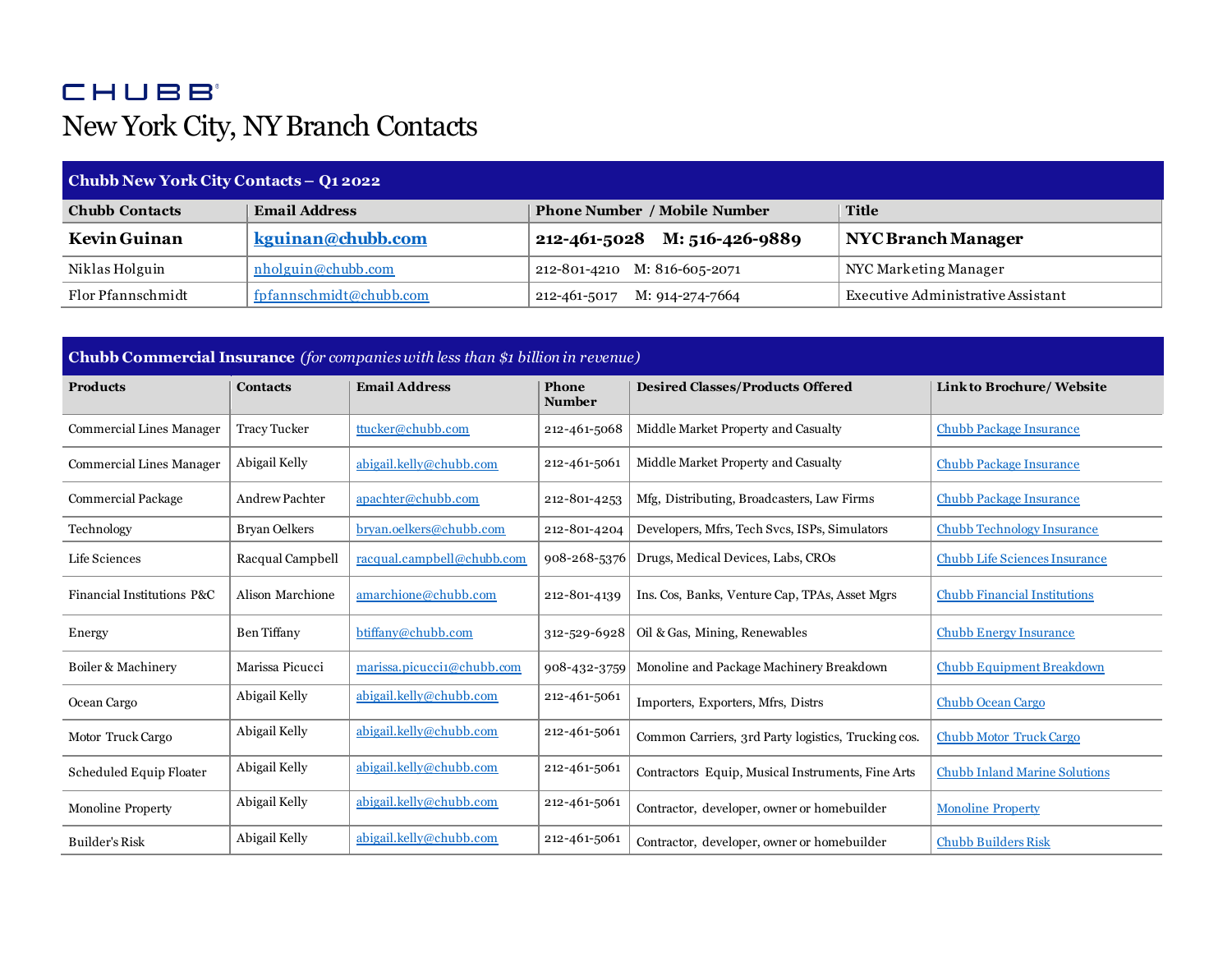| <b>Chubb Financial Lines</b>                                                 |                     |                               |              |                                                                                                                                                                                                                               |                                               |  |
|------------------------------------------------------------------------------|---------------------|-------------------------------|--------------|-------------------------------------------------------------------------------------------------------------------------------------------------------------------------------------------------------------------------------|-----------------------------------------------|--|
| Forefront Management Liab<br>Private, Healthcare, and<br>Not-for-Profit Cos. | Eric Wedin          | eric.wedin@chubb.com          | 212-642-7870 | D&O, EPL, Crime, Social Engineering,<br>Cyber, Fiduciary, Misc. E&O, Workplace Violence,<br>K&R, Employed Lawyers Prof.                                                                                                       | Forefront Portfolio for Private Cos.          |  |
| Management Liab - Public<br>Companies                                        | Greg Mulhearn       | $gregory.$ mulhearn@chubb.com | 212-642-7838 | D&O, EPL, Crime, Social Engineering, Fiduciary,<br>Workplace Violence, K&R, Chubb Management<br>Liability for Public Cos.                                                                                                     | Chubb Management Liability for Public<br>Cos. |  |
| Professional Liability                                                       | <b>Brian Teitel</b> | brian.teitel@chubb.com        | 212-461-5018 | Cyber, Misc., Lawyers, A&E, Tech, Contractors,<br>Media. Primary and Excess                                                                                                                                                   | <b>Chubb Errors &amp; Omissions Liability</b> |  |
| Hospital Management<br>Liabilty                                              | Eric Wedin          | eric.wedin@chubb.com          | 212-642-7870 | D&O, Crime, Fiduciary, Outside Directorship Liab                                                                                                                                                                              | <b>Chubb Forefront for Health Care Orgs</b>   |  |
| <b>Financial Institutions</b><br>Management Liability                        | Ankur Pandya        | ankur.pandva@chubb.com        | 212-642-7829 | Management Liability, Professional Liability, EPL,<br>PTL and Fidelity for: Banks (over \$3B in Assets);<br>Registered Advisers/Funds; Hedge Funds; Family<br>Offices: Venture Capital/Private Equity: Insurance<br>Companies | <b>Chubb FI Management Liability</b>          |  |
| <b>Chubb Small Business</b>                                                  |                     |                               |              |                                                                                                                                                                                                                               |                                               |  |
| <b>Small Business BOP</b>                                                    | Kristian Sanders    | kristian.sanders@chubb.com    | 917-583-1747 | Automated Commercial BOP, auto umbrella and WC                                                                                                                                                                                | <b>Chubb Small Commercial</b>                 |  |
| <b>Chubb Personal Risk Services</b>                                          |                     |                               |              |                                                                                                                                                                                                                               |                                               |  |
| Personal Risk Services                                                       | John Allen          | johnj.allen@chubb.com         | 203-833-093  | Homeowners, Auto, Valuable Articles, Yacht, Group<br><b>Personal Excess</b>                                                                                                                                                   | <b>Chubb Personal Risk Services</b>           |  |
| Personal Risk Services                                                       | Darryl Proniuk      | dproniuk@chubb.com            | 212-801-4276 | Homeowners, Auto, Valuable Articles, Yacht, Group<br>Personal Excess                                                                                                                                                          | <b>Chubb Personal Risk Services</b>           |  |
| Personal Risk Services                                                       | Chelsea Conrad      | chelsea.conrad@chubb.com      | 917-524-4385 | Homeowners, Auto, Valuable Articles, Yacht, Group<br><b>Personal Excess</b>                                                                                                                                                   | <b>Chubb Personal Risk Services</b>           |  |
| <b>Personal Risk Services</b>                                                | Michael Bodden      | michael.bodden@chubb.com      | 212-801-4246 | Homeowners, Condo, Coop, City Home                                                                                                                                                                                            | <b>Chubb Personal Risk Services</b>           |  |
| Personal Risk Services                                                       | Samantha Rubin      | samantha.rubin@chubb.com      | 347-229-2033 | Homeowners, Auto, Valuable Articles, Yacht, Group<br>Personal Excess                                                                                                                                                          | <b>Chubb Personal Risk Services</b>           |  |
| Personal Risk Services                                                       | Aaron Hertsgaard    | ahertsgaard@chubb.com         | 214-470-8749 | Homeowners, Auto, Valuable Articles, Yacht, Group<br><b>Personal Excess</b>                                                                                                                                                   | <b>Chubb Personal Risk Services</b>           |  |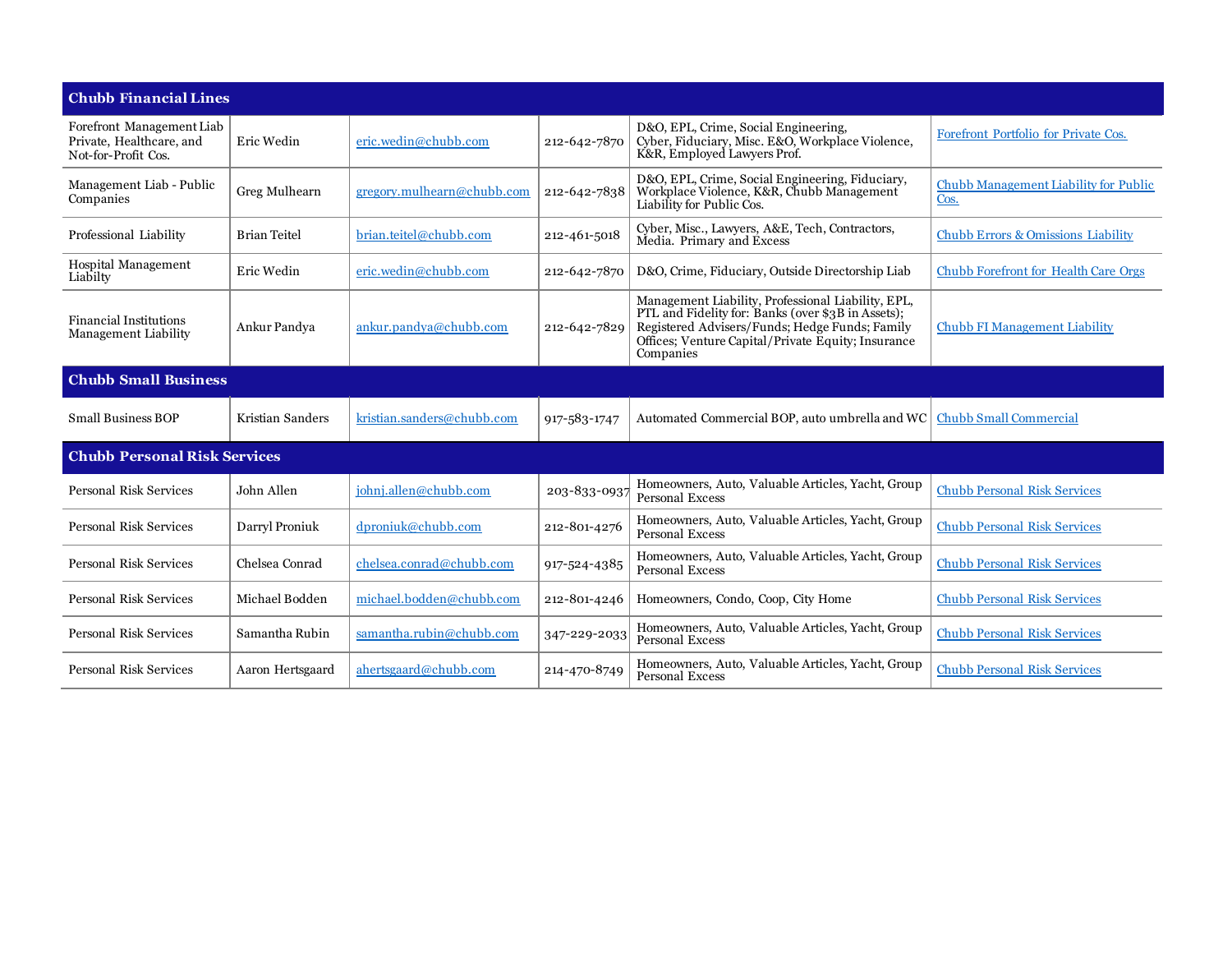| Chubb Major Accounts (for companies with more than \$1 billion in revenue) |                                |                                                       |                               |                                                                                                                         |                                               |
|----------------------------------------------------------------------------|--------------------------------|-------------------------------------------------------|-------------------------------|-------------------------------------------------------------------------------------------------------------------------|-----------------------------------------------|
| National Accounts                                                          | <b>Jeff Pasternack</b>         | jeff.pasternack@chubb.com                             | 212-703-7141                  | Loss Sensitive Programs for GL, AL, WC                                                                                  | <b>Chubb Global Casualty</b>                  |
| Excess WC                                                                  | Eric Sipos                     | eric.sipos@chubb.com                                  | 215-640-1426                  | Stand alone;<br>Min Prem \$250K Min Ret. \$500K/accident                                                                | <b>Chubb Excess WC</b>                        |
| <b>Excess Casualty</b>                                                     | Nicholas Davis                 | nicholas.davis@chubb.com                              | 212-703-7132                  | <b>Excess Casualty National Accounts</b>                                                                                | <b>Chubb Excess Casualty</b>                  |
| Construction Casualty                                                      | Dylan Hanrahan                 | dylan.hanrahan@chubb.com                              | 212-801-4183                  | Loss Sensitive GL, AL, WC Programs for Contractors                                                                      | <b>Chubb Large Construction</b>               |
| Construction Excess Casualty                                               | <b>Tyler Savage</b>            | tyler.savage@chubb.com                                | 617-261-6148                  | Lead or Excess; \$25M capacity                                                                                          | <b>Chubb Umbrella for Large Construction</b>  |
| <b>Energy Excess Casualty</b>                                              | Paul Berberich                 | paul.berberich@chubb.com                              | 212-703-7089                  | Umbrella and Excess for Energy Risks                                                                                    | <b>Chubb Excess Energy Solutions</b>          |
| <b>Risk Management Services</b>                                            | Greg McCallion                 | greg.mccallion@esis.com                               | 212-209-2265                  | TPA Claim Management Services                                                                                           | <b>ESIS Risk Management Services</b>          |
| "All Risk" Property                                                        | Greg Zaccheo/<br>Gillian Russo | Gregory.zaccheo@chubb.com/<br>Gillian.russo@chubb.com | 917-623-6013/<br>212-642-7855 | Primary, quota share, and excess all-risk property                                                                      | <b>Chubb Global Property</b>                  |
| Life Sciences                                                              | Dana Schmidt                   | dschmidt@chubb.com                                    | 212-801-4194                  | Drugs, Medical Devices, Labs, CROs                                                                                      | <b>Chubb Life Sciences Insurance</b>          |
| Management Liab - Public<br>Companies                                      | Greg Mulhearn                  | gregory.mulhearn@chubb.com                            | 212-642-7838                  | D&O, EPL, Crime, Social Engineering,<br>Cyber, Fiduciary, Misc. E&O, Workplace Violence,<br>K&R, Employed Lawyers Prof. | Chubb Management Liability for Public<br>Cos. |
| Domestic Casualty -<br><b>Guaranteed Cost</b>                              | Tom Agnello                    | thomas.agnello@chubb.com                              | 212-703-7012                  | Domestic Casualty                                                                                                       | Chubb Global Casualty                         |
| A&H                                                                        | Nick Uva                       | nicholas.uva@chubb.com                                | 212-209-2215                  | Accident and Health                                                                                                     | <b>Chubb Accident &amp; Health</b>            |
| Foreign Casualty                                                           | Vincent Catapano               | vincent.catapano@chubb.com                            | 212-642-7865                  | Foreign Casualty                                                                                                        | <b>Chubb Global Casualty</b>                  |
| Contract Surety                                                            | Eric Stickle                   | estickle@chubb.com                                    | 908-605-3141                  | Contractor & International Surety                                                                                       | <b>Chubb Construction Surety</b>              |
| <b>Commercial Surety</b>                                                   | Craig Gortner                  | craig.gortner@chubb.com                               | 215-640-4654                  | Commercial, Contract & International Surety                                                                             | <b>Chubb Commercial Surety</b>                |
| <b>Inland Marine Builders Risk</b>                                         | Mark Gadaire                   | mark.gadaire@chubb.com                                | 212-703-7010                  | Chubb Inland Marine                                                                                                     | <b>Chubb Inland Marine Solutions</b>          |
| Environmental                                                              | <b>Steve Roth</b>              | steven.roth@chubb.com                                 | 212-703-7178                  | Pollution for Premises, Contractors,<br>Contractors w/E&O, & Tanks                                                      | <b>Chubb Environmental</b>                    |
| <b>Medical Risk</b>                                                        | Donald Riegler                 | donald.riegler@chubb.com                              | 646-856-2547                  | Facilities                                                                                                              | <b>Chubb Global Casualty</b>                  |
| <b>Medical Risk</b>                                                        | Donald Riegler                 | donald.riegler@chubb.com                              | 646-856-2547                  | Misc. Medical                                                                                                           | <b>Chubb Global Casualty</b>                  |
| Professional Liability/Cyber                                               | <b>Brian Teitel</b>            | brian.teitel@chubb.com                                | 212-461-5018                  | Cyber, Misc., Lawyers, A&E, Tech, Contractors,<br>Media. Primary and Excess                                             | <b>Chubb Errors &amp; Omissions Liability</b> |
| Private/Not-For-Profit<br>Management Liability                             | James Fleischer                | james.fleischer@chubb.com                             | 212-801-4219                  | D&O, Crime, Fiduciary, Outside Directorship Liab                                                                        | Forefront Portfolio for Private Cos.          |
| <b>Financial Institutions</b>                                              | Vin Milano                     | vin.milano@chubb.com                                  | 212-642-7801                  | Ins. Cos, Banks, Venture Cap, TPAs, Asset Mgrs                                                                          | <b>Chubb Financial Institutions</b>           |
| <b>Financial Institutions</b>                                              | David Harris                   | david.harris@chubb.com                                | 212-827-3819                  | Ins. Cos, Banks, Venture Cap, TPAs, Asset Mgrs                                                                          | <b>Chubb Financial Institutions</b>           |
| <b>Commercial Marine</b>                                                   | Dan Clancy                     | daniel.clancy@chubb.com                               | 212-801-4270                  | <b>Commercial Marine</b>                                                                                                | <b>Chubb Ocean Cargo</b>                      |